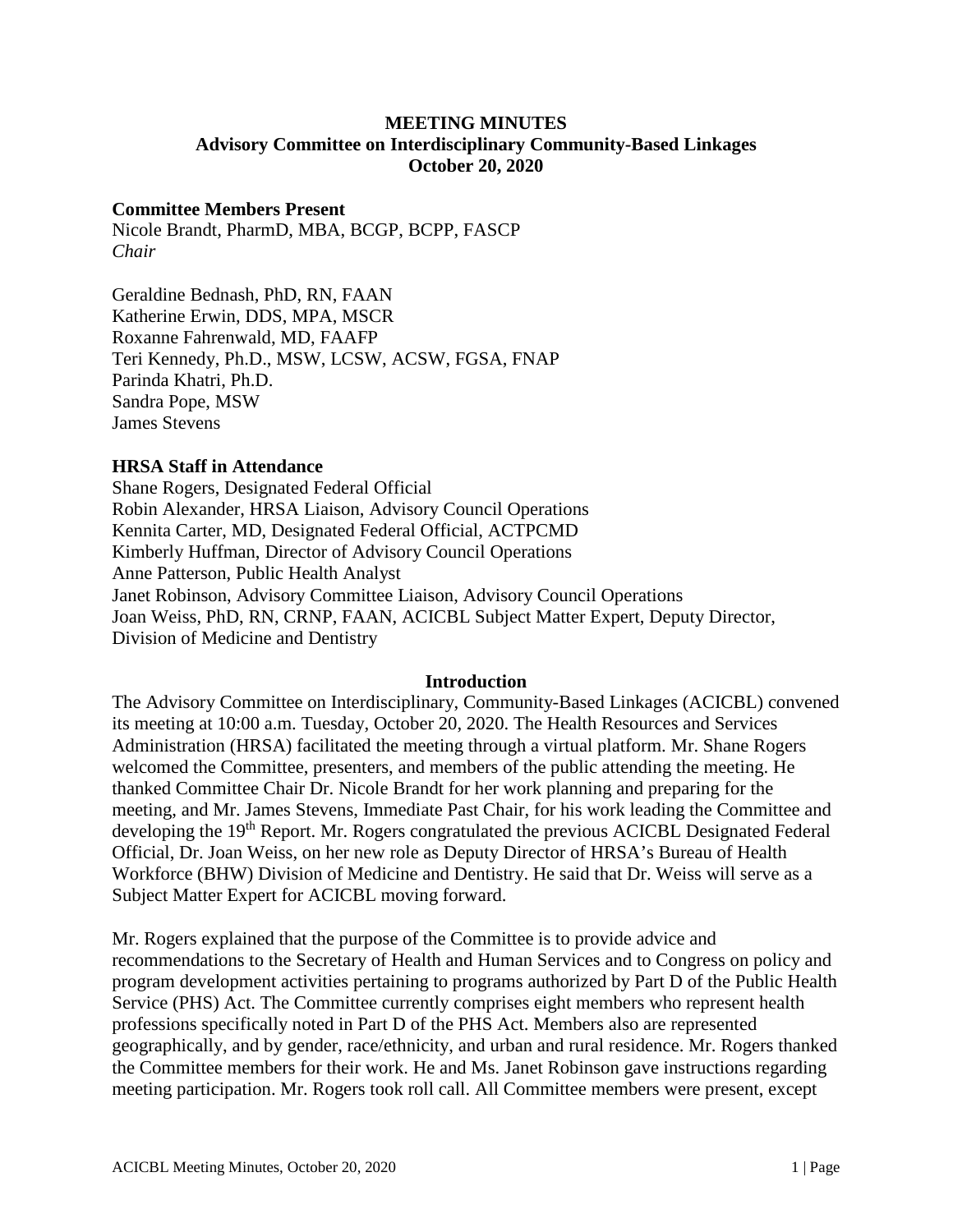Dr. Geraldine Bednash, who joined the meeting later in the day. Dr. Brandt welcomed Committee members and thanked Mr. Rogers and Dr. Weiss for their guidance and leadership. She asked Committee members to introduce themselves and participate in an ice-breaker activity, which they did.

## **Bureau of Health Workforce Update**  *Luis Padilla, MD Associate Administrator Bureau of Health Workforce Health Resources and Services Administration*

Dr. Brandt introduced Dr. Luis Padilla. Dr. Padilla thanked Committee members and HRSA staff for their work, especially their work serving communities during the current COVID-19 pandemic. He summarized BHW's priorities. The Bureau's priorities are: increasing access to culturally and linguistically competent services for underserved and vulnerable populations; ensuring the supply of health care workers meets demand for their services; increasing workforce distribution to meet demand for services; and providing education and training that supports development of a high-quality workforce whose services improve population and community health outcomes.

Dr. Padilla stated that BHW is examining ways it can improve support for rural and underserved communities, a core aspect of HRSA's mission, through the Bureau of Health Workforce Investments to Support Equity (BHWISE) program. BHWISE supports community needs assessments and tailors funding opportunities to address those needs. It also aims to maximize program impact through partnerships and collaboration. BHW is interested in gaining and understanding of local-level community needs, and in tailoring its programs to address these needs. The Bureau seeks advice from the Committee on ways to measure community-level needs, and use these data to inform program planning and development.

Dr. Padilla described fiscal year (FY) 2020 program accomplishments and initiatives. He noted BHW's behavioral workforce portfolio includes the Behavioral Health Workforce Expansion Program (BHWEP), Addiction Medicine fellowships, and the Opioid Impacted Family Support program. He stated that addressing the national epidemics of substance use and opioid abuse is a BHW priority. BHW is addressing these issues by increasing the number of qualified health care providers in communities in need, and by supporting integration of primary care and behavioral health services. BHWEP has trained more than 10,000 professional and paraprofessional health care providers since its inception. The program's annual budget is \$40 million to train professionals and \$15 million to train paraprofessional care providers. BHW expects the program to reduce the undersupply of health care providers by nearly 40 percent by 2030.

Meeting the need for geriatric care is a HRSA priority. HRSA aims to improve health outcomes through education that leads to practice improvement. BHW is working to transform primary care sites and delivery systems into age-friendly health systems that address needs identified as most important to patients: "what matters", medication, mentation, and mobility. HRSA requires grantees to use four Centers for Medicare and Medicaid Services (CMS) metric-based incentive payment system (MIPS) quality indicators as performance measures. Dr. Padilla thanked Dr.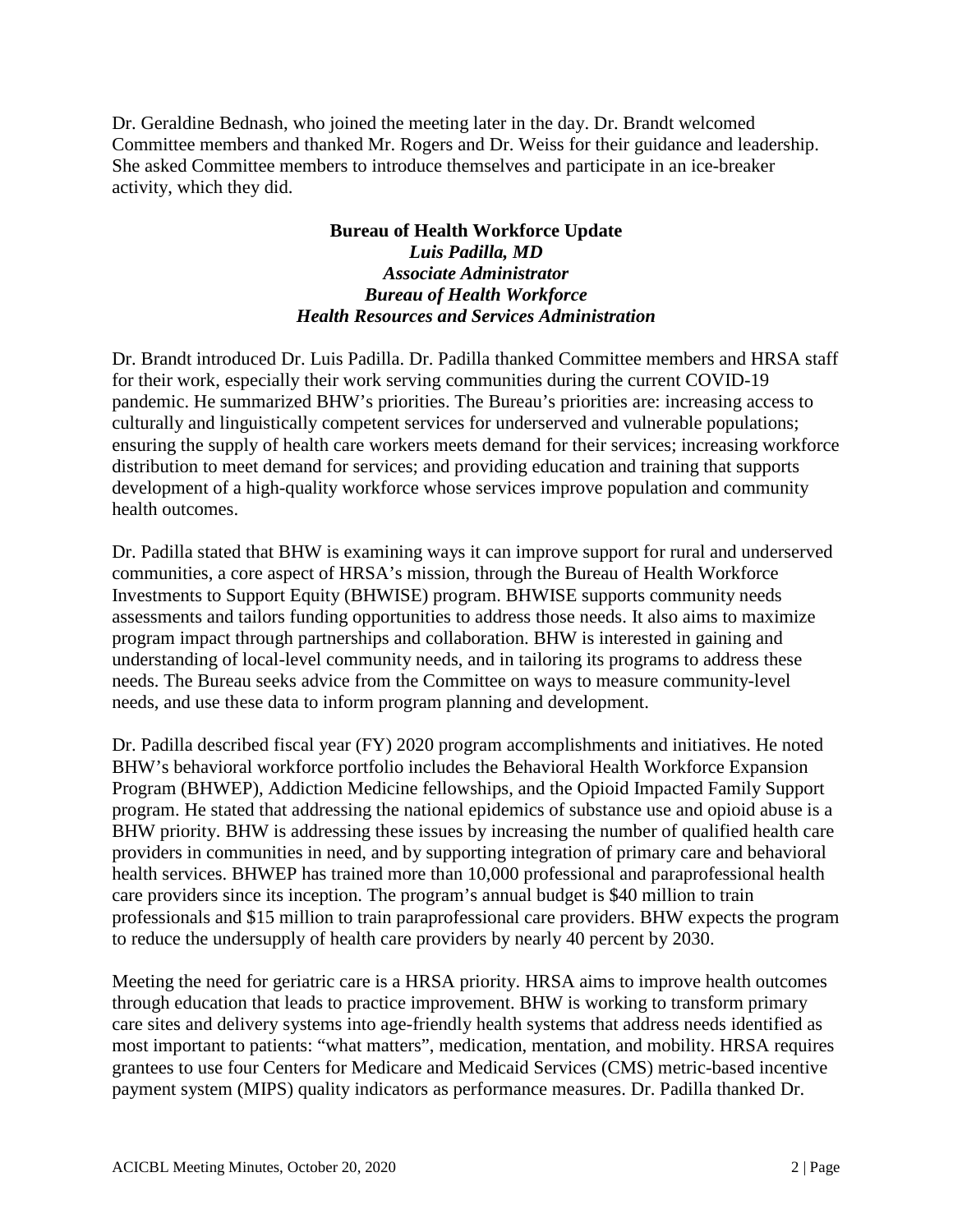Weiss for her work to implement this requirement. BHW is exploring ways to expand this type of requirement to demonstrate program value.

The Area Health Education Center (AHEC) program trains participants to deliver high-quality, culturally competent primary care in rural and underserved communities. HRSA is interested in Committee input regarding ways community-level data can inform AHEC programming. Dr. Padilla reported that 41 percent of individuals who have completed training in a BHW program now provide health care in rural communities.

In partnership with the Bureau of Primary Health Care, BHW awarded \$5.8 million to 52 States and territories, and regional Primary Care Associations (PCA). Grantees are eligible for supplemental funding in the amount of 10 percent of their PCA awards or \$75,000, whichever is greater. Awards support grantees in using a validated 41-item Readiness to Train survey instrument to assess seven domains. Readiness levels are defined as "fully," "approaching," and "developing." Grantees then develop targeted efforts to increase their readiness. HRSA will use performance measure data to identify specific needs for support, and to tailor investments accordingly. BHW expects half of grantees to complete their assessments during Year 1. Following the assessment, health centers will work with PCAs to develop workforce development plans, which they will begin implementing in Year 3. Dr. Padilla asked Committee members to encourage their local PCAs to participate in this effort. He noted that success will require academic-community partnerships.

BHW's efforts to address COVID-19 focus on transformation, mobilization, support, and analysis. The Coronavirus Aid, Relief, Recovery and Economic Security (CARES) Act authorized \$15 million for HRSA to increase access to telehealth and distance health care services. HRSA awarded these funds to 159 grantees through four programs. Funds are supporting tele-mental health service delivery, integration of primary care and behavioral health services, and training the health care workforce to deliver telehealth services. At the beginning of the pandemic, many academic institutions were not prepared to educate and train students and health care providers through digital platforms. These grants are helping them to address the pandemic in three areas: prevention by promoting the use of telehealth to reduce the risk of COVID-19; preparation by enhancing readiness to respond to COVID-19 through telehealth technologies; and responding by providing access to telehealth technologies to limit spread of COVID-19.

Mobilization of clinicians, residents, and faculty is necessary to address the pandemic. BHW removed barriers to mobilization by introducing flexibilities into its programming, for example, BHW suspended service obligations of National Health Service Corps (NHSC) and Nurse Corps participants who were unemployed or furloughed and unable to deliver services in-person or through telehealth. The Bureau also offers opportunities for these participants to earn credits for volunteering their services to address COVID-19. HRSA has waived fees for using the National Practitioner Data Bank. An Executive Order relieves students of obligations to pay interest on revolving student loans through the end of 2020. BHW's nine Health Workforce Research Centers are conducting 28 research projects on topics such as workforce deployment, projections, recruitment, retention, attrition, and burnout.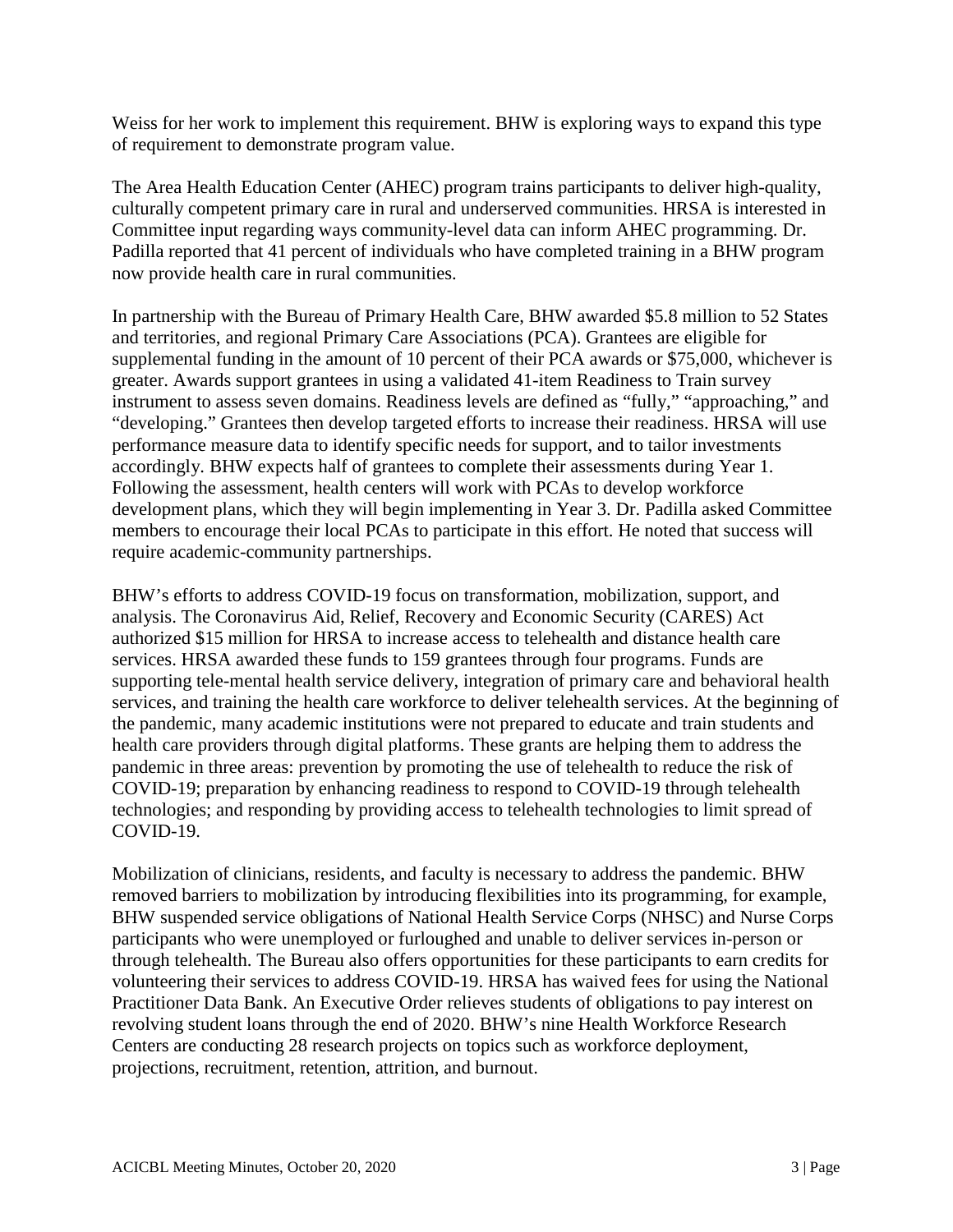Section 3402 of the CARES Act requires the Secretary of Health and Human Services to develop a comprehensive and coordinated plan to develop the health care workforce through education and training. The Secretary is required to consult with the Council on Graduate Medical Education (COGME) and the Advisory Committee on Training in Primary Care Medicine and Dentistry (ACTPCMD) to coordinate with other Federal agencies that support workforce education and training programs, such as the Department of Veterans Affairs (VA) and CMS. ACICBL also will be coordinating input from the other three Federal advisory committees within BHW, to include the ACICBL, as they also work on health workforce issues. The plan is due March 27, 2021. A progress report is due March 2022. HRSA currently is collaborating in developing this plan and will present an overview to the Chairs of its five advisory councils and committees in early November.

Dr. Padilla thanked Committee members for the effort and detail in their annual reports. He stated their work over the past 5 years has been especially relevant to BHW. He noted that 2015 was the last time ACICBL conducted an in-depth evaluation of programs under its purview and that BHW would provide significant programmatic updates for the Committee during its January 2021 meeting. BHW will share any data relevant to the Committee's next report.

Dr. Padilla asked Committee members how the pandemic has affected their work, especially education and training. He inquired about their needs, provider burnout and resiliency, and ways HRSA support has benefited rural and underserved populations during the pandemic. He also asked how HRSA can better assist in addressing challenges, and which data would help to define community needs.

### *Discussion*

Mr. Rogers thanked Dr. Padilla for his presentation. Dr. Brandt also thanked Dr. Padilla and asked if there were BHW priorities that Committee reports have not addressed. Dr. Padilla noted the reports have aligned well with BHW priorities citing that he 19<sup>th</sup> Report's emphasis on social media utilization was a prime example. BHW would like more information about digital literacy and preparing priority populations to use digital health care delivery platforms. BHW is also interested in information about delivering culturally competent telehealth services.

Dr. Brandt asked how Committee members can identify and contact their local PCAs. Dr. Padilla response was that BHW can request a list of PCAs from the Bureau of Primary Health Care, and provide it to Committee members.

Sandra Pope inquired as to whether Dr. Padilla anticipated changes in AHEC priorities during the next round of grants. Dr. Padilla replied that BHW will address gaps stakeholders identify in the AHEC Scholars program, and that he does not anticipate major changes in the AHEC program. He invited input about the program from Committee members.

Dr. Teri Kennedy remarked that the COVID-19 pandemic has presented an opportunity to expand telehealth capacity, to encourage health care providers to offer telehealth services, and for patients to learn the benefits of telehealth. In 2020, the National Academies of Practice identified telehealth as a policy focus area and is considering how telehealth care facilitate teambased practice. She added that some rural and frontier communities have expanded advanced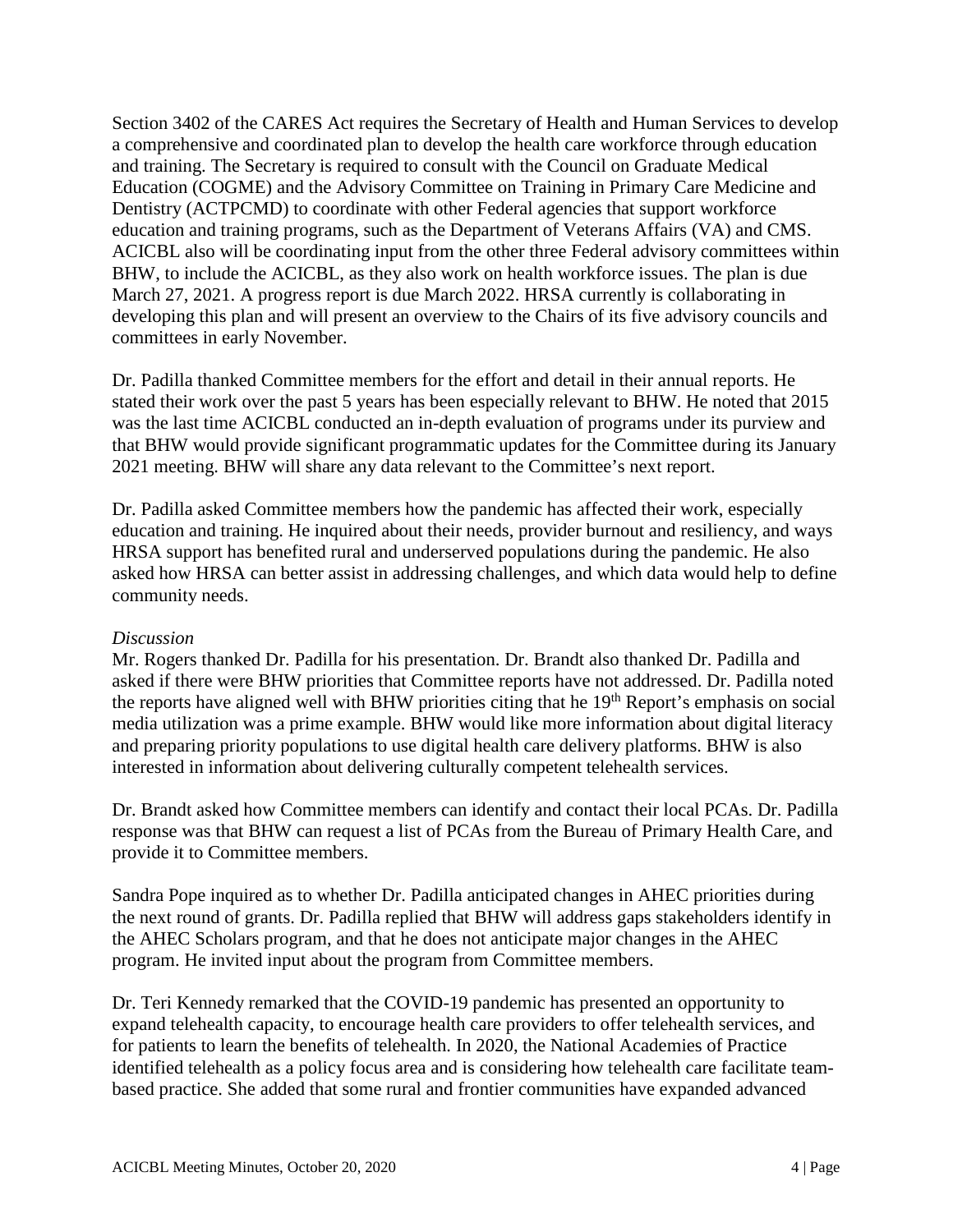practice nurses' scope of practice in response to the public health emergency. This may continue after the emergency. The pandemic has led to increased awareness of the value of public health infrastructure and led to increased understanding of the importance of self-care for the health care workforce. She inquired whether Dr. Padilla could specify aspects of digital literacy of particular interest to BHW. Dr. Padilla concurred with Dr. Kennedy's points and responded that HRSA is considering ways to expand public health infrastructure. One potential approach is to train community health workers in public health core competencies. In addition, HRSA is interested in broad discussions about digital literacy, including barriers and ways to overcome them, tailoring digital technology to meet communities' needs, and training providers.

Dr. Katherine Erwin stated that she was an AHEC project director and has worked with the program for 15 years. The AHEC Scholars Program strengthens interdisciplinary peer networks and understanding of the value of perspectives from multiple disciplines. She thanked Dr. Padilla for supporting the program. She affirmed that the AHEC program she works with offers bimonthly lectures from expert speakers, with credit for didactic training. She noted that it would be valuable to conduct this type of training at a national or regional level, inviting experts on COVID-19 and other priority topics, such as electronic health records utilization. In addition, community members could participate and provide input on their needs and perspectives in discussions with their local AHECs. National or regional training would be a cost-effective approach to ensuring all scholars learn critical information. Dr. Padilla thanked Dr. Erwin for her suggestion. He noted that the COVID-19 pandemic has inspired discussion regarding how best to prepare students to deal with public health emergencies, as well as whether and how to incorporate students into the workforce to address public health emergencies.

Mr. James Stevens stated that transportation to medical facilities is a challenge for frontier communities. In rural Alaska, air transportation is necessary to reach any facility other than a clinic. Being in the hospital is isolating; it would be helpful to develop strategies for helping patients deal with this isolation when they are far from their home communities. In addition, bandwidth is limited in frontier communities, which is an important consideration for developing digital literacy training. Lack of bandwidth limits ability to provide telehealth services. He also noted that 80 percent of communication is non-verbal and that health care providers would benefit from training in reading body language, especially when they must rely on telehealth. Dr. Padilla agreed with Mr. Stevens' points. He commended Alaska on incorporating community health workers into its health care workforce, affirming that this is a model approach for increasing access and decreasing isolation, and noting community health workers also could help to increase digital literacy.

Dr. Roxanne Fahrenwald commented that COVID-19 has highlighted the need for more behavioral health care providers and that quarantine and social distancing have resulted in social isolation. In addition, while digital technology facilitates some types of contact, increased use has resulted in decreased physical contact and in-person interactions. This physical distancing strains mental health. She recommended supporting efforts to reduce social and physical isolation. Dr. Padilla responded that BHW prioritizes expanding the behavioral health care workforce, with a focus on integrating behavioral health care and primary care. He agreed with Dr. Fahrenwald's point and suggested that, when feasible, home visits can help to address this issue and provide an approach for assessing patients' social context, including risk factors.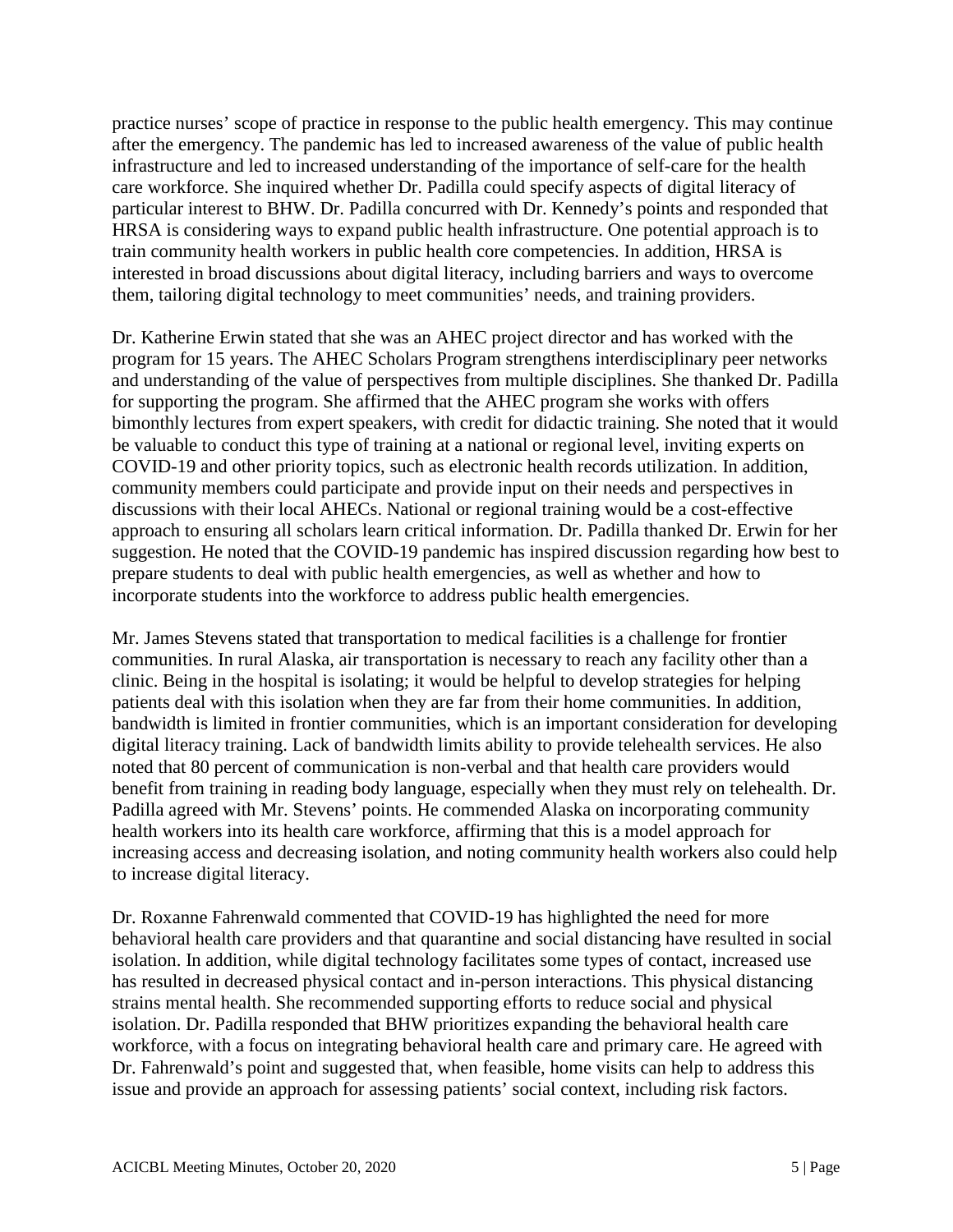Dr. Geraldine Bednash noted the Report of the Taskforce on Telehealth Policy was released approximately 3 weeks prior to the October 20, 2020 ACICBL meeting. This report discusses issues related to delivering care to people who are geographically isolated and to people who are isolated from resources.

Dr. Padilla thanked the Committee for its work. Dr. Brandt thanked Dr. Padilla for his time. Following a lunch break, Mr. Rogers conducted roll call and confirmed that all Committee members and Dr. Weiss were present.

# **Discussion: Potential Topics for Committee Report for Fiscal Year 2021**

Dr. Brandt welcomed Committee members back from their break. She invited Dr. Weiss to comment on potential topics for the Committee's 20<sup>th</sup> Report to the Secretary and Congress. Dr. Weiss stated that potential topics members had suggested during their previous meeting included career bullying, and a review of Title VII Part D programs with recommendations regarding appropriations and performance measures.

Ms. Pope suggested conducting a review of Title VII Part D programs with an emphasis on the impact of COVID-19. Dr. Bednash supported this idea. She recommended discussing how the pandemic is affecting health care delivery and the competencies providers need. Report topics could include telehealth, and training clinicians to understand and address racial justice issues. Dr. Khatri recommended conducting a program review and examining what does and does not work, and what should be changed about the programs. She supported evaluating the effects of COVID-19 on how stakeholders perceive public health infrastructure and health care delivery, as well as identifying provider competencies that have become necessary during the pandemic. She noted that students and trainees want to deliver care during emergencies and need training that supports doing so. COVID-19 has exposed the health disparities resulting from structural racism. She recommended addressing all of these issues in the Committee's next report. Dr. Fahrenwald agreed with the suggestion to review programs with consideration of racial and economic justice issues, as well as geographic equity. Dr. Kennedy concurred with the suggestion to review programs with a focus on structural inequity, including how inequity in access to technology is related to racial inequity. Mr. Stevens agreed with the Committee members' points. Dr. Bednash state the Committee could consider making recommendations regarding public health infrastructure development, including support for internet connections.

Dr. Kennedy expressed interest in developing recommendations regarding ways to increase equity in the health workforce and agreed that telehealth is related to equity issues. She also supported consideration of career bullying as a report topic. Dr. Fahrenwald noted that both salary differences and the cost of education are sources of inequity in the health workforce. Many people assume health care education requires assuming a large amount of debt, which may deter them from pursuing a career in health care. She suggested considering education costs and health care professionals' salaries as potential report topics.

Dr. Weiss reminded the Committee that Section 755 of the Public Health Service Act pertains to educating allied health professionals and is under the Committee's authority. HRSA supports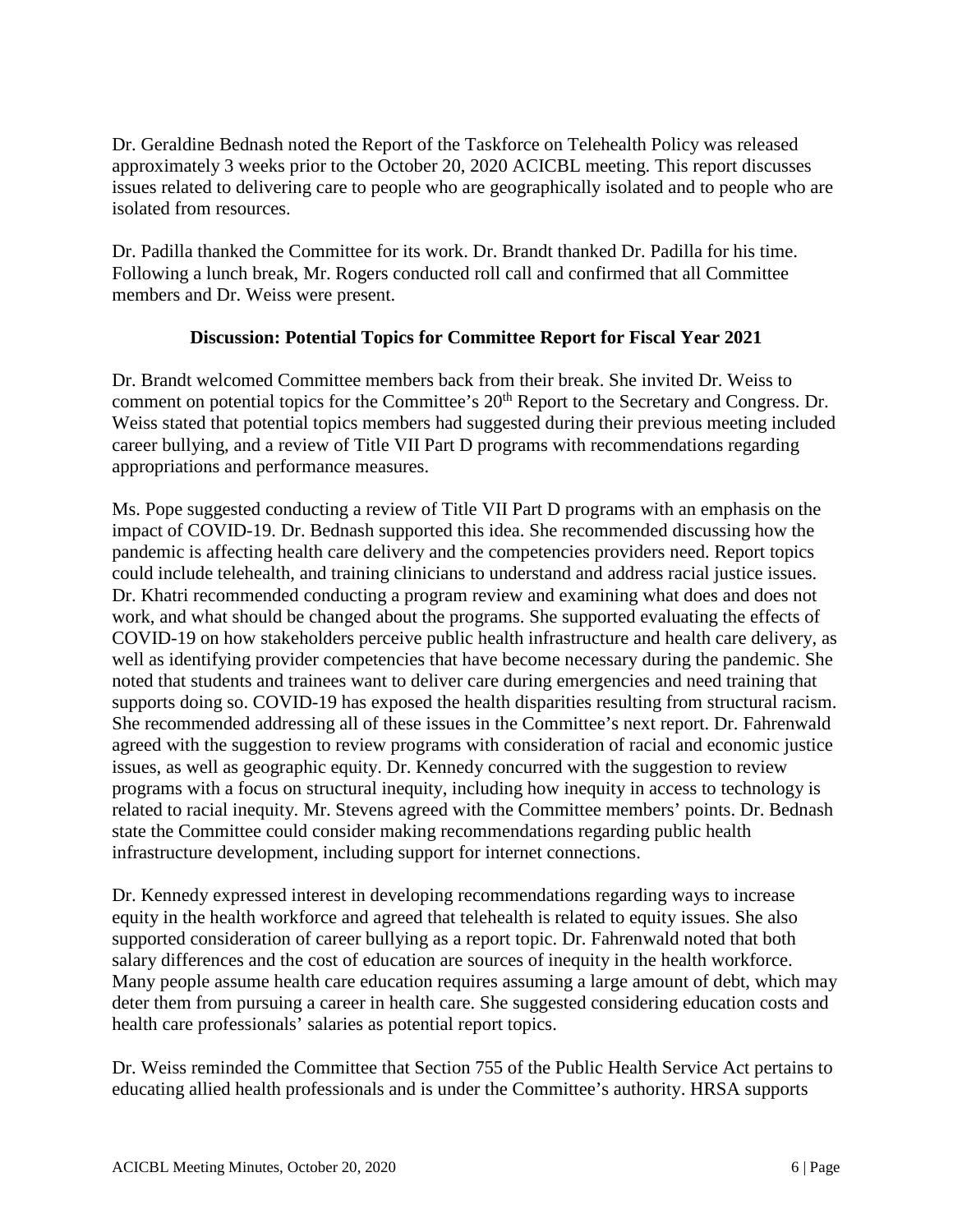training for allied health professionals through AHEC. However, the programs do not have statutory authority to increase the pipeline of allied health professionals. The Quentin N. Burdick Program for Rural Interdisciplinary Training focused on recruiting and retaining allied health professionals in rural areas, however the program has not been funded since 2005. She suggested the Committee may want to consider these points when developing its recommendations. Dr. Brandt agreed that the Committee should consider funding levels of existing programs and for efforts to address the priorities Dr. Padilla discussed.

Dr. Erwin stated she supported earlier comments. She recommended for the Committee to consider the issue of communicating effectively with communities about public health. There has been a great deal of miscommunication regarding COVID-19, which has increased prevalence of the virus. She suggested communication improvement as a potential report topic. Dr. Kennedy agreed that the topic of rebuilding trust and supporting the public's access to trustworthy information is important. Successful communication efforts would require community partnerships in which trusted community members endorse public health information. Dr. Brandt concurred.

Mr. Stevens inquired what the Committee can recommend regarding performance measurement. Dr. Weiss stated every BHW program must report on two types of data annually. The first is in the non-competing continuation grant applications for which grant recipients provide a description of activities the program has engaged in to accomplish its objectives as well as barriers and challenges encountered and ways they were addressed. The other type of data is reported in the Annual Performance Review which provides data on the number of program participants trained, whether they were trained in rural or underserved areas, how many served in rural or underserved areas 1 year after completing training, and the number of participants from disadvantaged or underrepresented minority backgrounds. The Committee can recommend adding or omitting data elements. Dr. Brandt asked whether BHW would like these measures to align with others. Mr. Stevens noted that performance data requirements drive work and could be a mechanism for progressing toward targeted outcomes. He inquired whether the Committee could make recommendations about performance measures with this aim. Dr. Weiss confirmed that BHW reviews performance data reports to inform program planning. GWEP grantees link education and training activities to CMS Merit-Based Payment Incentive performance measures which have led to improving the delivery of age-friendly health care in primary care sites and delivery systems in just 15 months. Mr. Rogers stated BHW could invite Bureau data experts to deliver a presentation about performance measures at the Committee's next meeting.

Dr. Kennedy suggested reviewing previous Committee reports to identify recommendations related to topics currently recommended that have not been implemented. In addition, she suggested reviewing programs to identify ways to eliminate or reduce structural inequities, then recommending measures to assess progress in this area. Dr. Brandt supported these suggestions and requested for HRSA to display recommendations made in the Committee's  $15<sup>th</sup>$  (2015) Report, which HRSA staff did. Dr. Brandt asked HRSA staff to discuss whether the report's recommendations had been addressed.

Dr. Weiss noted the first recommendation in the 15<sup>th</sup> Report was related to changing Title VII Part D program eligibility requirements. Only Congress can make this change, which, to date, it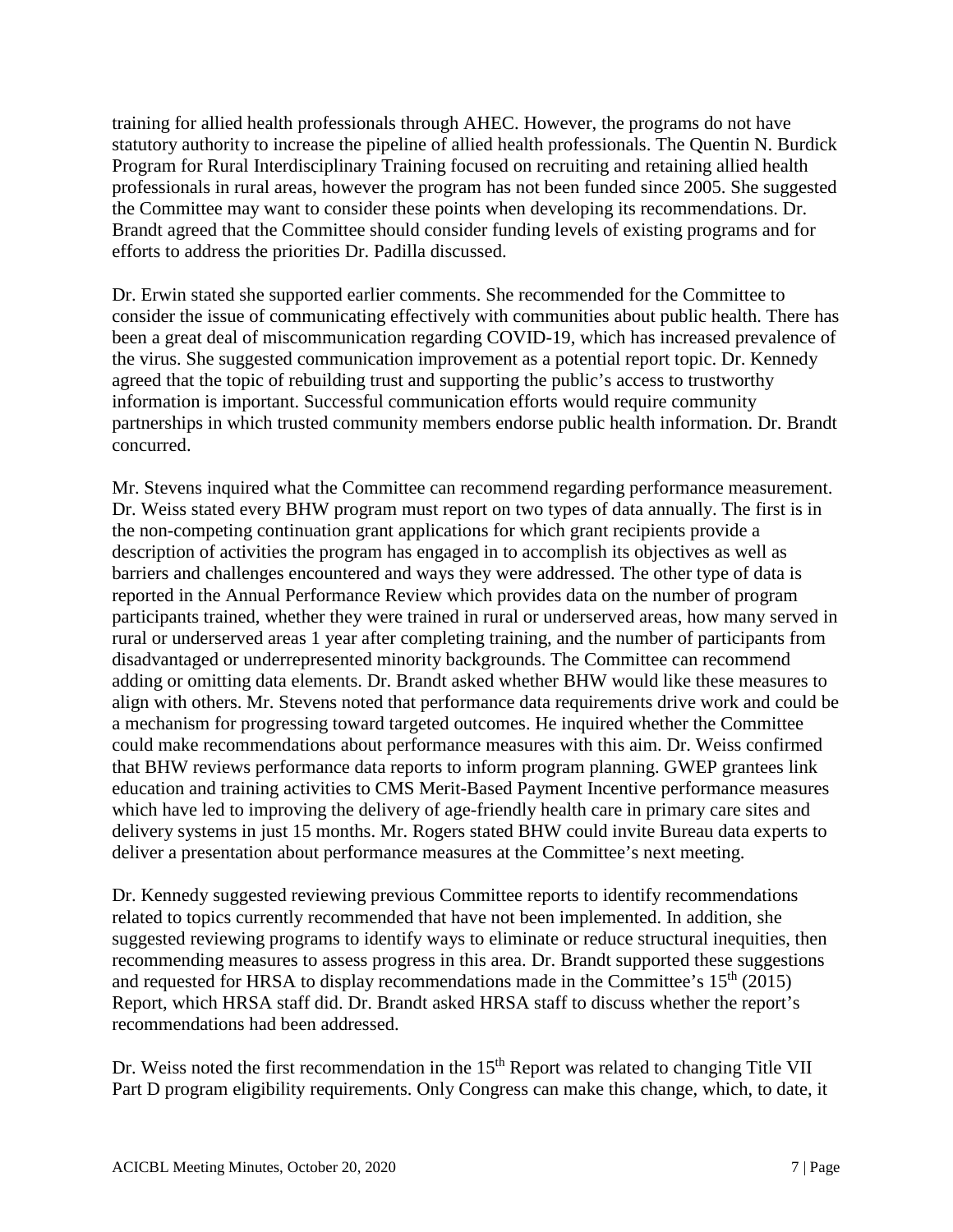has not. Dr. Fahrenwald stated that a school of nursing operates the Montana AHEC because Montana has no medical school. The AHEC is part of the University of Washington consortium. This approach has been successful. She stated AHECs have implemented the spirit of the 15<sup>th</sup> Report's first recommendation. She believes this is the case across Title VII Part D programs. She noted that Dr. Padilla previously had invited the Committee to identify legislative and regulatory barriers to goal achievement. She suggested that the Committee do so for the 20<sup>th</sup> Report.

Dr. Bednash stated the recommendation's intent was to require interprofessional training. She asked whether the Committee can mandate this. She noted many institutions were designed to support professional homogeneity and the Committee should recommend that programs require interprofessional training. Dr. Weiss reminded the Committee that all the programs under Title VII, Part D are required to provide interdisciplinary/interprofessional training by statute. Dr. Kennedy noted that interprofessional collaboration supports equity across health professions. For example, including social workers in health care teams can help to address social determinants of health. Dr. Bednash stated programs should be required to use performance measures that indicate whether they are participating in interprofessional partnerships in which all partners play meaningful roles. Dr. Fahrenwald agreed. Dr. Brandt suggested recommending both legislative change and utilization of performance measures that assess interprofessional education and competencies.

Dr. Weiss stated the 15<sup>th</sup> Report's  $2<sup>nd</sup>$  recommendation was that performance and evaluation measures of BHW's interprofessional education programs should be based on students' and participants' competencies rather than patients' outcomes. Dr. Weiss said she did not think these recommendations had yet been implemented. Dr. Bednash stated grantees report students' interprofessional experiences, but do not employ a performance measure of interprofessional competencies. Dr. Kennedy noted that a school of nursing in Oregon has developed and validated a tool to assess interprofessional competencies. Dr. Fahrenwald affirmed that measures of interprofessional competency and teamwork are used to assess residents. These could be adapted to assess medical students. If the Committee recommends requiring grantees to measure interprofessional competencies, it should recommend some potential measures. Dr. Kennedy confirmed that it is important to measure the impact of interprofessional care on care quality, patient experience, population health outcomes, cost reduction, and provider experience.

Dr. Bednash inquired as to why the Committee had recommended measurement of students' accomplishments rather than patient outcomes. Dr. Weiss stated that at the time of the writing of the 15th Report some Committee members expressed concerns and were not in favor of evaluating geriatric programs based on patient outcomes. They preferred evaluating educational outcomes.

Dr. Weiss stated that the 15<sup>th</sup> Report's 3<sup>rd</sup> recommendation was to allow grantees to use funds to cover expenses for students' moving to and living in rural communities. Ms. Pope said this recommendation was implemented. Dr. Weiss agreed.

Dr. Kennedy pointed out that research demonstrates that students who train in rural communities are more likely to work in those communities. The Committee could consider recommending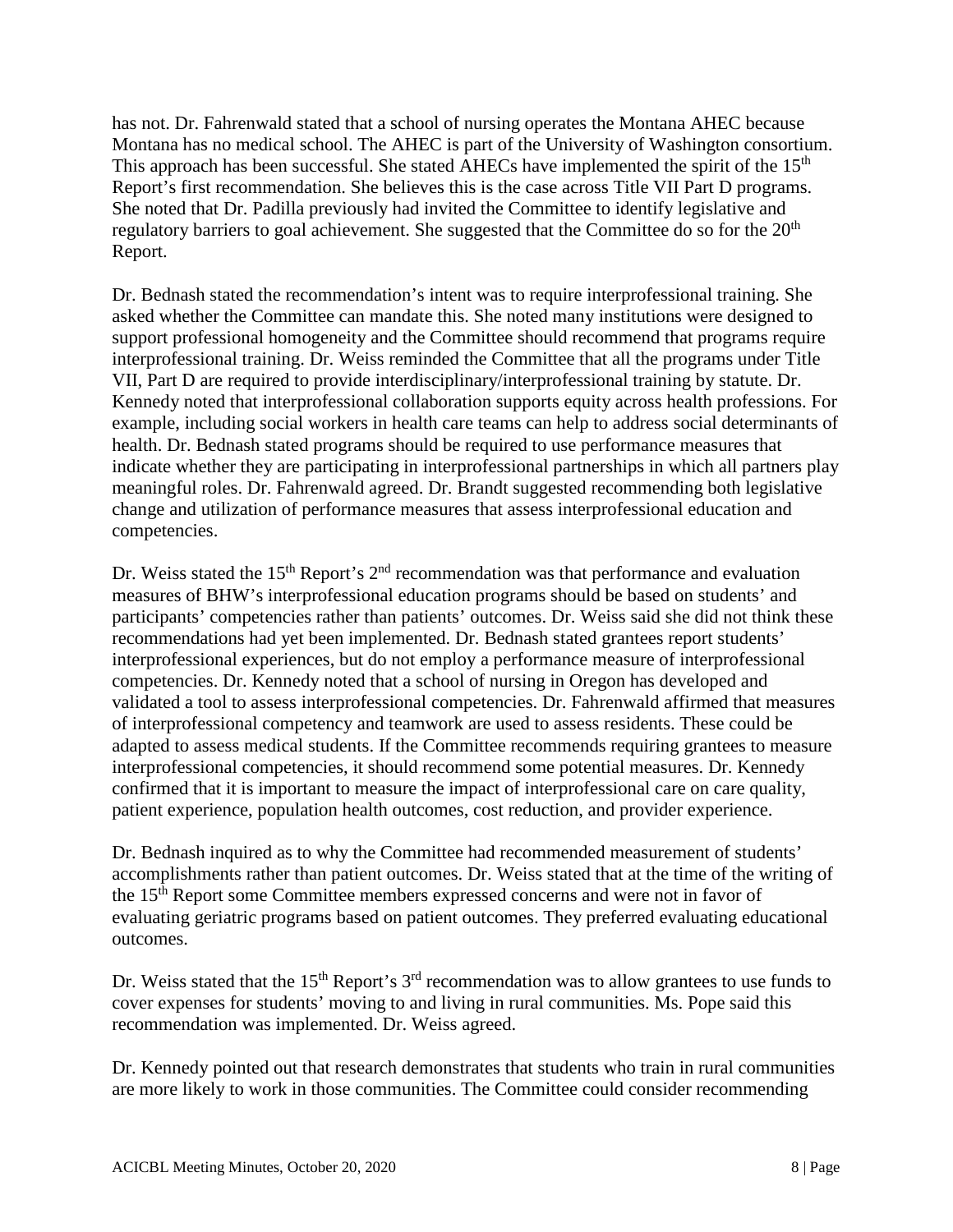prioritizing support for scholars who are most likely to continue service in communities most in need. The Committee also could require a service obligation. She added that telehealth training could connect trainees with rural and underserved communities. Dr. Weiss said the NHSC and Nurse Corps do have service requirements. Service requirements can be made only through statute.

Dr. Weiss reported that the 2020 budget for AHEC was \$41.250 million. The budget for education and training in geriatrics was \$40.737 million. The budget for behavioral health workforce development programs was \$138.916 million. In FY 2020, some BHW programs received additional funding to address COVID-19. Dr. Kennedy requested a graph showing programs' annual funding levels since 2015, distinguishing funds allocated specifically to address COVID-19 in 2020. Dr. Weiss and Mr. Rogers said they would provide this information. Dr. Brandt asked for information about funding limitations so that Committee recommendations could be realistic. Dr. Kennedy recommended funding programs adequately to meet their needs. Dr. Weiss said the Committee should assess programs objectively and recommend the funding level necessary for achieving programs' goals.

Dr. Brandt noted that AHEC programs are required to match funds, which is challenging. She inquired as to whether this is required by statute. Dr. Weiss stated that this is a statutory requirement, and added that as much as 75 percent matching can be in-kind. Ms. Pope and Dr. Khatri agreed that cost sharing can be burdensome. Ms. Pope said that HRSA funds are not adequate to support all work required of AHECs. Dr. Weiss stated that the original justification for requiring matching funds was that to ensure community engagement and investment. Dr. Bednash noted that many State and local governments may not be able to provide matching funds, which would prevent programs from doing important work. Dr. Fahrenwald stated matching funds may be an important contributor to the program's success in achieving targeted outcomes. She suggested that the Committee recommend allowing a greater proportion of inkind matching rather than eliminating the matching requirement. She also suggested recommending waiving the matching requirement during the COVID-19 pandemic. Permanently eliminating the matching requirement could result in long-term damage to the AHEC program.

Dr. Kennedy inquired whether there are data available about how many programs apply for support and meet eligibility requirements but do not receive funding due to inadequate resources. She said it would be useful to know what funding would be necessary to support all eligible applicants. Dr. Bednash stated that this information would provide a rationale for requesting a funding increase.

Dr. Brandt invited further discussion about the Committee's 15<sup>th</sup> Report. There were none. She inquired whether Committee members agreed that the  $20<sup>th</sup>$  Report would be a Title VII Part D program review with a focus on equity. The members agreed.

Dr. Brandt invited suggestions for speakers and discussion topics for the Committee's next meeting. Dr. Kennedy recommended inviting a panel of representatives from as many as three grantee organizations conducting nationally recognized high-quality work to discuss their experiences. Dr. Brandt supported this idea and suggested that these grantees discuss interprofessional training, and community and academic partnerships. Dr. Kennedy also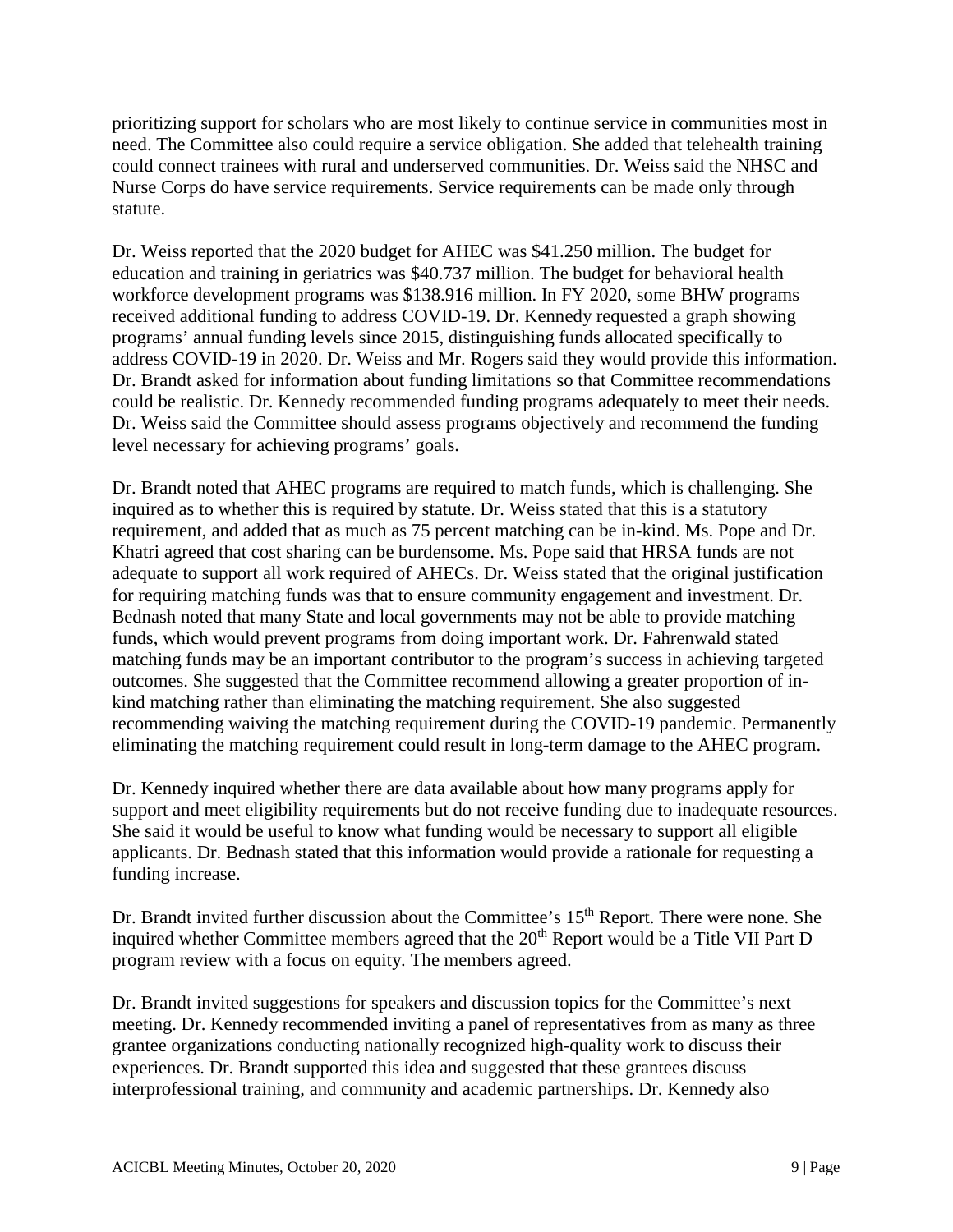suggested discussing program sustainability, and possibly the National Center for Interprofessional Practice and Education's model of sustainability. Dr. Brandt supported this suggestion as well. Dr. Brandt suggested inviting Dr. Barbara Brandt, Director of the National Center for Interprofessional Practice and Education, to discuss measures to evaluate quality of interprofessional training. Dr. Kennedy supported this suggestion. Dr. Brandt said she would send Dr. Brandt's contact information to Mr. Rogers. Dr. Bednash recommended inviting Brenda Ziegler, a nationally recognized expert on interprofessional competencies who works with the Institute for Health Improvement, to deliver a presentation. Dr. Brandt supported this recommendation and requested Ms. Ziegler's contact information, which Dr. Bednash agreed to provide. Mr. Rogers stated that BHW could invite staff responsible for managing and monitoring Title VII Part D programs to provide program updates, as well as National Center for Health Workforce Analysis staff to provide performance measure data.

Dr. Brandt stated that virtual training and health care delivery are likely to continue after the COVID-19 pandemic. She asked whether Committee members would like to invite a speaker to deliver a presentation on digital literacy. Mr. Stevens recommended inviting a speaker from the Task Force on Telehealth. Dr. Kennedy noted that the National Library of Medicine focuses on telehealth and may be able to recommend a speaker. Dr. Bednash suggested inviting a speaker from the American Telehealth Association.

Dr. Bednash suggested inviting Dr. Ninez Ponce, Director of the University of California, Los Angeles Center for Health Policy Research, Co-chair of the National Quality Forum's Standing Committee to Address Healthcare Disparities, and board member of the Scientific Counselors for the National Center for Health Statistics, to deliver a presentation on racial justice and health care disparities. Dr. Fahrenwald suggested inviting a speaker to address disparities affecting rural and frontier communities. The speaker could discuss important issues such as barriers to internet and cell communication services, which prevent access to telemedicine. Dr. Kennedy recommended inviting a speaker from the National Rural Health Association. Dr. Fahrenwald supported this suggestion.

Dr. Brandt thanked Committee members for their input. She invited members to volunteer to participate in the planning subcommittee. Drs. Kennedy, Khatri, and Erwin, and Ms. Pope volunteered.

At Mr. Rogers' request, Dr. Brandt confirmed that the  $20<sup>th</sup>$  report would be a programmatic review with a focus on health equity. Dr. Erwin recommended that the report include discussion of approaches to rebuilding community trust in public health. This topic will be especially timely when a COVID-19 vaccine becomes available. Dr. Erwin noted that current data indicate a large proportion of the public has expressed distrust of the potential vaccine. Dr. Brandt invited further discussion of whether the program review should include recommendations based on lessons learned during the pandemic. Dr. Kennedy suggested that the Committee make a list of potential specific topics for presentations and the reports. These could include building community trust, health literacy, digital literacy, and health communication. She suggested that a speaker from the Alan Alda Communication Center could deliver a presentation about effective communication about research for lay audiences. Dr. Erwin supported this suggestion.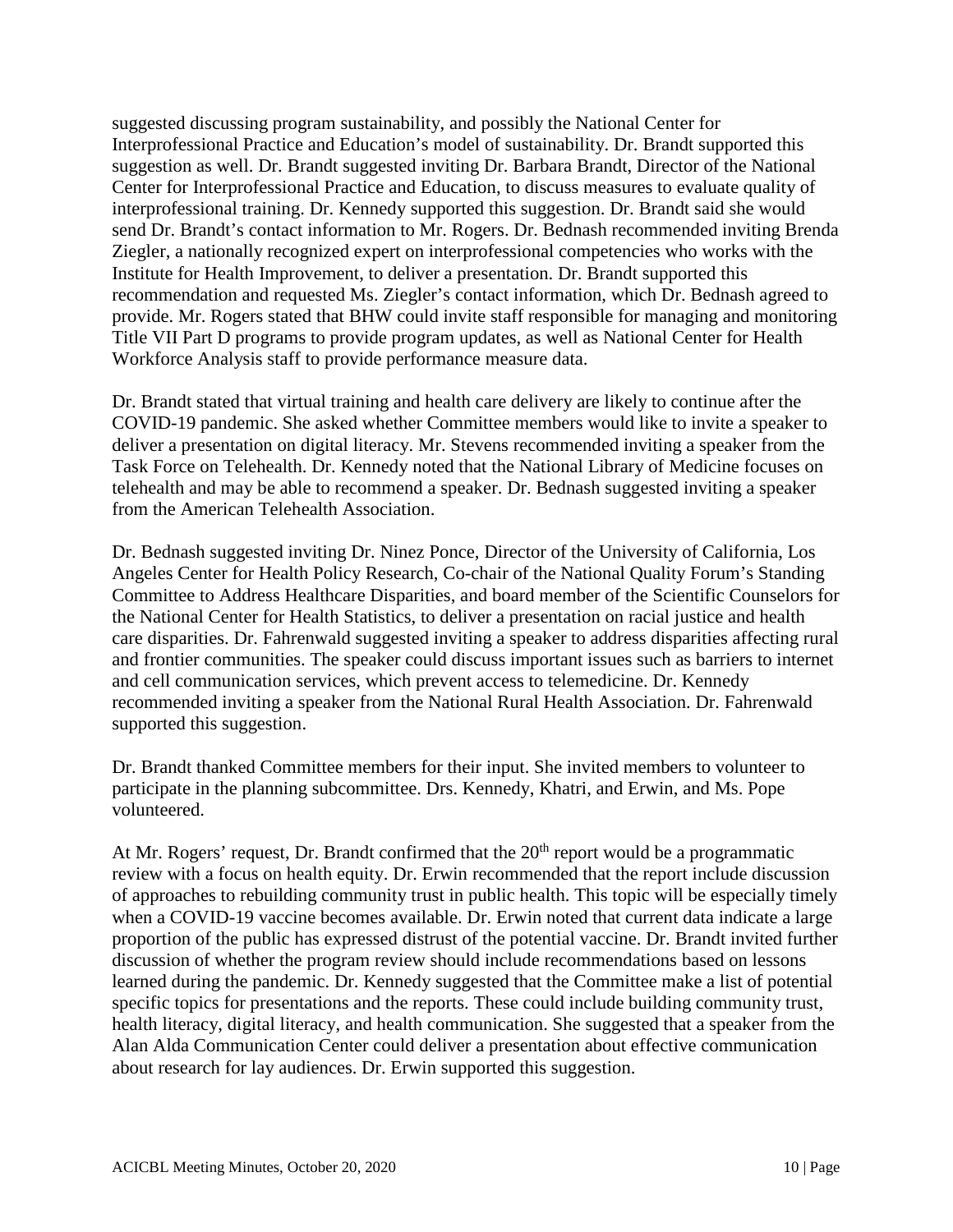# **Ethics Update**  *Laura Ridder Ethics Advisor Health Resources and Services Administration*

Mr. Rogers introduced Laura Ridder. Ms. Ridder said HRSA is working to make the system for submitting ethics forms automated, easier to use, and more accessible. She invited questions about the training materials HRSA had sent to Committee members before the meeting. There were none.

Ms. Ridder explained that Committee members are special government employees, who serve the Federal Government fewer than 120 days annually. They are legally responsible for adhering to Criminal Statute 18 USC 208, which pertains to personal or imputed conflicts of interest. Imputed interests are those of a spouse, minor child, general business partner, or organization where the employee serves as an officer, director, trustee, general partner, or employee, as well as any organization with which the employee has an arrangement for prospective employment or is negotiating for employment. The Code of Federal Regulations exempts special government employees who serve on advisory committees to allow them to participate in matters generally applicable to a class of entities, such as universities, community health care providers, or health insurance companies, as long as the matter does not have a distinct effect on the committee member's employer. This is because people with the expertise necessary to serve on an advisory committee are likely to be employed in a field related to committee matters.

Ms. Ridder said that Committee members cannot work on any particular matters that affect their own personal or imputed financial interest. Members must recuse themselves from work on these matters. Recusal involves leaving the room, or, during virtual meetings, muting and remaining inactive during discussion of the particular matter.

Holding broadly diversified investment funds is exempt from the conflict of interest statute. Holding publicly traded securities worth \$15,000 or less is not considered a conflict of interest for specific party matters. Holdings worth \$25,000 or less are exempt for general policy matters. Sector holdings worth less than \$50,000 are exempt. Ms. Ridder said it is important for Committee members to provide complete and accurate information on their OGE 450 Financial Disclosure Reports, so that HRSA can assess potential conflict of interest. She said that these reports are confidential and not subject to the Freedom of Information Act. They are subject to court subpoena. Ms. Ridder invited Committee members to contact her or another Ethics Advisor with any questions about financial conflicts of interest. An advisor is always available during business hours.

Employees of multi-campus State universities can work on matters that affect only one campus, when the employee does not work on that campus and does not have multi-campus responsibilities. In some cases, the Department of Health and Human Services Office of General Counsel issues a waiver to allow work when a special government employee has a conflict of interest. Waivers are available only for matters of general applicability. Waivers are granted when a member's holdings would prevent work on most Committee matters, and the member's expertise is considered critically important to the Government. The Government rarely issues these waivers.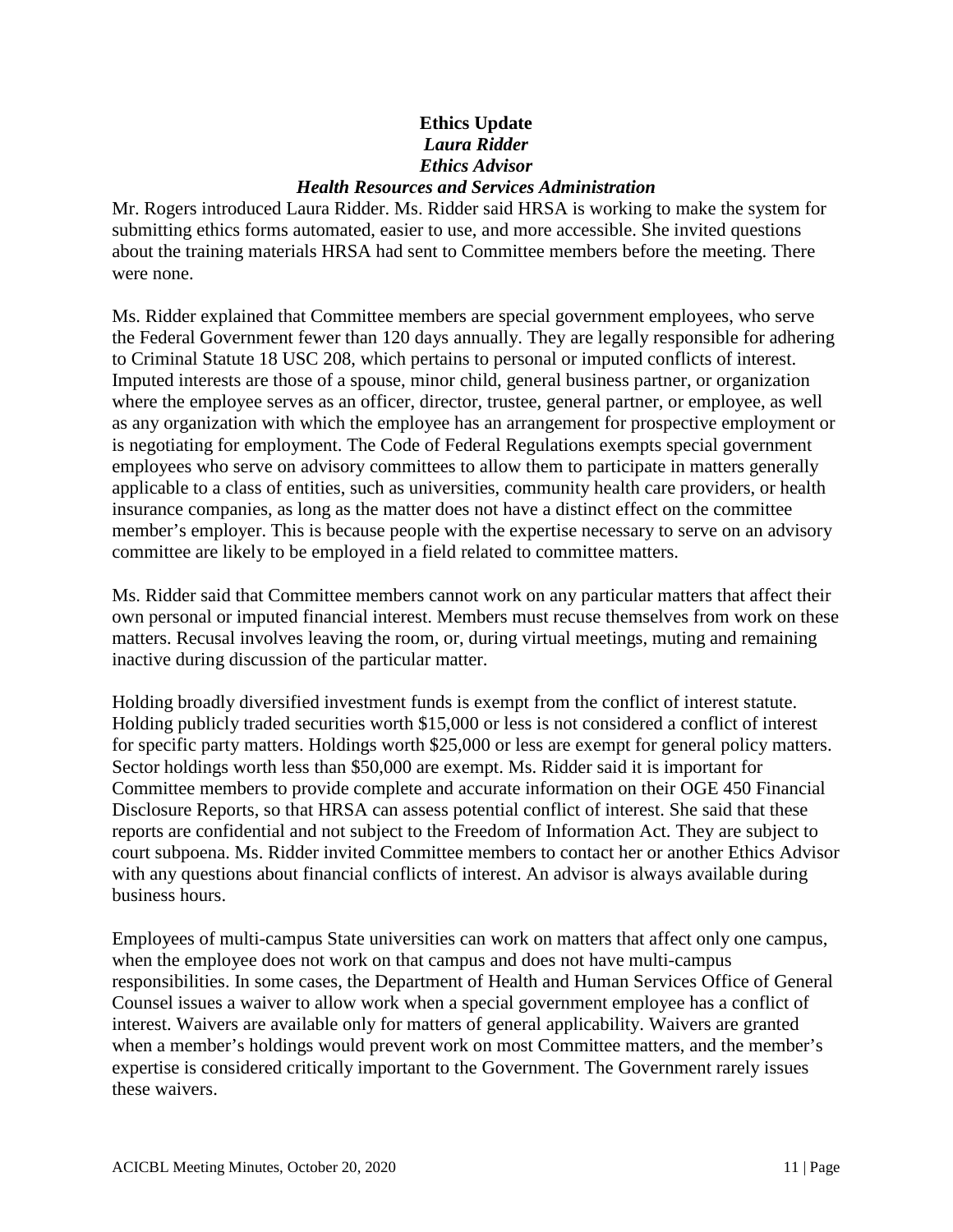Special government employees are not supposed to work on any specific party matters involving an entity with which the employee has a relationship that would put the employee's impartiality into question, unless the employee receives authorization. Special government employees cannot use their position for private gain for themselves or their associates. They cannot use their position to endorse programs, activities, or initiatives. They cannot use their position to coerce a person or entity to give any benefit to the special government employee or his or her associates. Special government employees cannot use any non-public government information obtained through ACICBL work to further the interests of themselves or anyone else. They cannot disclose this information without authorization. Special government employees cannot accept gifts given because of their position, or from any source prohibited by HRSA. Prohibited sources are those that conduct business with HRSA, or are seeking to conduct business with HRSA. Gifts given as a result of non-governmental work are not considered to be a conflict of interest.

Special government employees may not give gifts valued at more than \$10, with the exception of refreshments shared in a workplace or personal hospitality provided at a residence, to an official government superior. For ACICBL this includes any HRSA or HHS employee with responsibilities to direct or evaluate the Committee's performance. Gifts given for special infrequent occasions such as weddings, birth of a child, or illness or death in the family are acceptable. Gifts for seasonal holidays are not permitted.

Committee members cannot accept compensation for teaching, speaking, or writing related to their official Federal duties. If a member is invited to participate in any activity primarily because of his or her position on the Committee, participation requires approval from the Committee Chair and Designated Federal Officer. Members may not accept invitations to teach, speak, or write from any entity with interests substantially affected by Committee work. These regulations apply to editing. They do not apply to general work within the discipline that qualifies a member to serve on the Committee, such as teaching an established university curriculum- only to outside work directly related to Committee work.

Ms. Ridder said some rules apply specifically to special government employees who work for the Government at least 60 days per year. She advised Committee members to notify her if their work across Federal agencies requires this much time.

Ms. Ridder explained that the Hatch Act was enacted to prevent political coercion of Federal employees while they are working. The Act disallows partisan special government employees from engaging in partisan political activities while they are conducting Government business or are in a workplace for Federal employees, including during work breaks. Partisan political activity is any activity directed toward the success or failure of a political party, candidate, or group. This includes National, State, and local politics. Activities include social media communications, such as "liking" partisan political posts. Violations could result in being removed from the Committee.

Committee members are not subject to the Emoluments Clause, which prohibits Federal employees from acting as foreign government agents. Committee members are subject to the Foreign Gifts and Decorations Act, which prohibits accepting any gift valued at more than \$390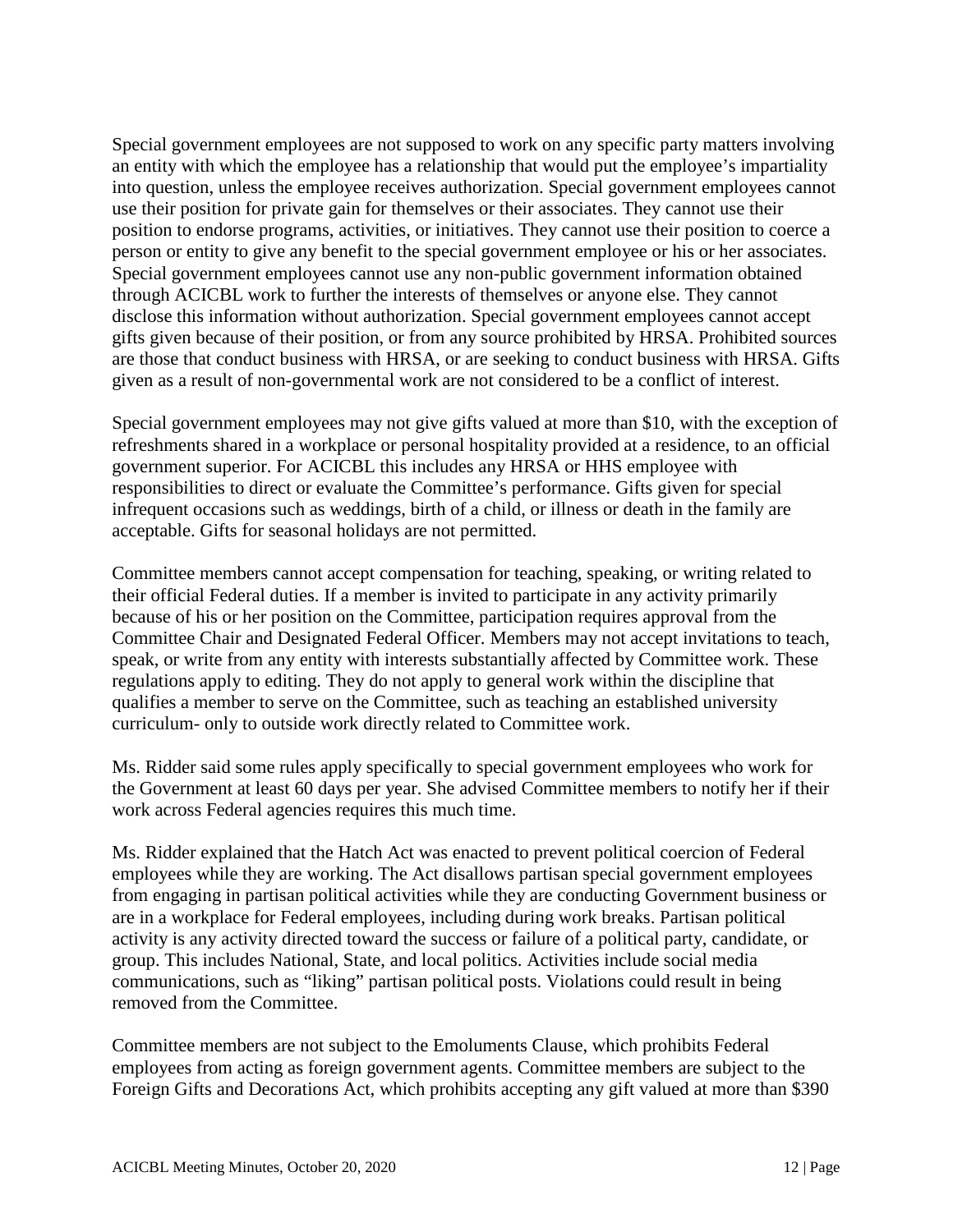from a foreign government or international organization, other than travel taking place entirely outside of the United States. Expenses for travel to or from the United States may not exceed \$390. This also applies to spouses and dependents. This restriction does not include compensation for employment with a foreign government or entity, which is not a gift. Special government employees may not lobby on behalf of foreign entities. They cannot attempt to influence any agency, policy maker, or the public to change domestic or international policy on behalf of a foreign government or entity.

There is a lifetime ban on members representing any parties involved in matters addressed during Committee work to any Federal agency or in court. Members may contact an Ethics Advisor with questions about this, even after their terms end. Committee members may not solicit funding or other support from any person or entity with interests that could be affected by Committee work. This does not apply to general fundraising required for members' professional jobs.

Ms. Ridder provided contact information for her and another Ethics Specialist. She invited questions. There were none. Mr. Rogers thanked her for her presentation.

#### **Business Meeting**

Mr. Rogers said HRSA expected to post the Committee's 19<sup>th</sup> report to its website the following Friday. The report then would be publicly available. Dr. Brandt said Committee reports require much effort and include important information. She invited discussion about how best to disseminate Committee reports. Dr. Kennedy said that when she was Chair, the Committee produced a report on age-friendly health care systems. She and the Designated Federal Officer discussed presenting key points from the report at professional conferences and on Capitol Hill. They also discussed publishing key findings in professional newsletters. She said it would be helpful for the Committee to have a dissemination plan approved by HRSA administration and Ethics Advisors. Dr. Brandt concurred. Mr. Stevens said he had shared previous reports with his professional network. He agreed that it would be valuable to share findings at professional meetings, but said his organization does not have a travel budget. Mr. Stevens said having limited or no travel funds is a challenge for many organizations. Dr. Weiss said HRSA shared the report on age-friendly health care systems with a representative from the Gerontological Society of America. She said HRSA should share reports with all Title VII Part D grantees. She also said it would be useful to share reports with professional organizations and to provide Congressional briefings. She said HRSA cannot issue Congressional briefings, but ACICBL can do so independently. Dr. Weiss emphasized that HRSA leadership implements Committee recommendations, so it is important for the Committee to engage them and ensure their support for these recommendations.

Mr. Rogers said the Committee typically has a Vice Chair. He said this position was temporarily on hold until upcoming new Committee members are enrolled. He said the Committee's next meeting was scheduled to be held via webinar on January 14-15, 2021. The following meeting will be held on February 17, 2021. The final meeting for 2021 will be held on August 5.

The Committee is authorized to include 14 members. It currently has eight. Mr. Rogers said nominations for new members are currently being reviewed. He said he hoped nominations